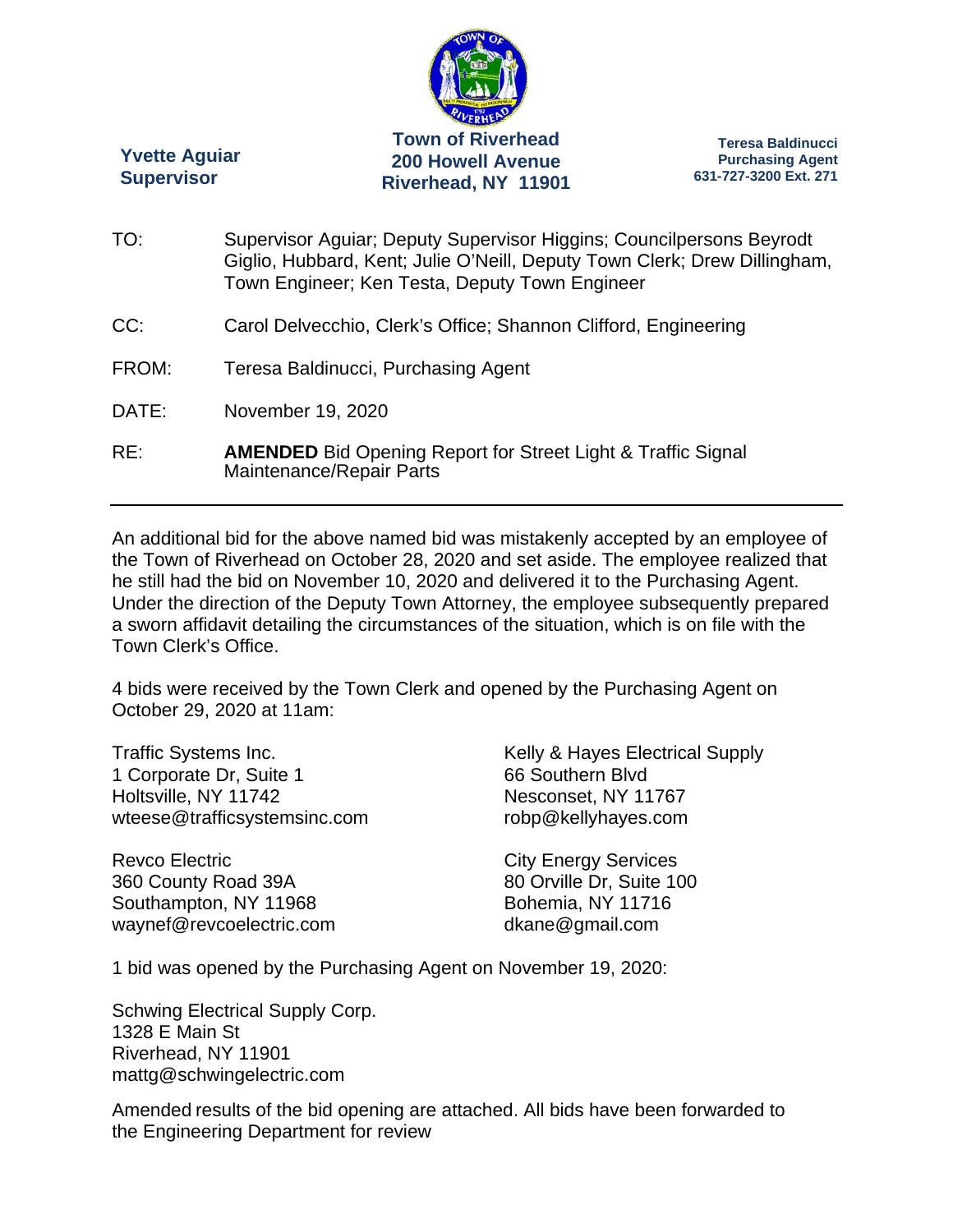## TOWN OF RIVERHEAD PURCHASING OFFICEBID TAB SHEET

| <b>BID NAME:</b> |                             | STREET LIGHT & TRAFFIC SIGNAL MAINTENANCE/REPAIR PARTS                          |                             |                           |                      |                          |                       |                             |                           |
|------------------|-----------------------------|---------------------------------------------------------------------------------|-----------------------------|---------------------------|----------------------|--------------------------|-----------------------|-----------------------------|---------------------------|
|                  | <b>BID OPENING DATE:</b>    | 10/29/2020                                                                      |                             |                           |                      |                          |                       |                             |                           |
|                  |                             |                                                                                 |                             |                           |                      |                          |                       |                             |                           |
|                  |                             |                                                                                 |                             |                           |                      |                          |                       |                             | <b>SCHWING ELECTRICAL</b> |
| COMPANY:         |                             |                                                                                 |                             |                           | TRAFFIC SYSTEMS INC. | <b>KELLY &amp; HAYES</b> | <b>REVCO ELECTRIC</b> | <b>CITY ENERGY SERVICES</b> | <b>SUPPLY</b>             |
| ONTACT           |                             |                                                                                 |                             |                           | WILLIAM TEESE        | <b>ROB PARENGKOAN</b>    | <b>WAYNE FORD</b>     | <b>DENNIS KANE</b>          | <b>MATT GHOSIO</b>        |
| PHONE #:         |                             |                                                                                 |                             |                           | 631-242-4292         | 631-467-3939             | 631-369-1900          | 631-588-4801                | 631-727-0180              |
|                  |                             |                                                                                 |                             |                           |                      |                          |                       |                             |                           |
|                  |                             |                                                                                 |                             |                           |                      |                          |                       |                             |                           |
|                  |                             |                                                                                 |                             | <b>MANUFACTURER MODEL</b> |                      |                          |                       |                             |                           |
| ITEM#            | <b>ITEM</b>                 | <b>DESCRIPTION</b>                                                              | <b>MANUFACTURER</b>         |                           | <b>UNIT PRICE</b>    | <b>UNIT PRICE</b>        | <b>UNIT PRICE</b>     | <b>UNIT PRICE</b>           | <b>UNIT PRICE</b>         |
|                  | 48" LED T-8 tube            | 48" LED replacement 17 watt T-8 bulb, ballast bypass 120-277 volt, 2200 lumens  | <b>WESTINGHOUSE</b>         | 5143100                   |                      |                          |                       |                             |                           |
|                  | amn                         | 4000k (Seniors Center)                                                          |                             |                           | <b>NO BID</b>        | NO BID                   | <b>NO BID</b>         | NO BID                      | \$5.45                    |
|                  | 24" LED T-8 tube            | 24" LED replacement 9 watt T-8 bulb, ballast bypass 120-277 volt, 1150 lumens,  |                             |                           |                      |                          |                       |                             |                           |
| B2               | amn                         | 4000k (Seniors Center)                                                          | WESTINGHOUSE                | 5026000                   | NO BID               | <b>NO BID</b>            | <b>NO BID</b>         | NO BID                      | \$5.39                    |
|                  | LED 15 watt U               | LED replacement 15 watt U bulb, 2200 lumen, 5000 kelvin, direct install.        |                             |                           |                      |                          |                       |                             |                           |
| B <sub>3</sub>   | aib                         |                                                                                 | WESTINGHOUSE                | 5036000                   | NO BID               | $NO$ $\rm BID$           | <b>NO BID</b>         | NO BID                      | \$11.40                   |
|                  |                             | (Seniors Center)                                                                |                             |                           |                      |                          |                       |                             |                           |
| <b>B4</b>        | LED 18 watt U               | LED replacement 18 watt U bulb, 2200 lumen, 3500 kelvin, ballast bypass.        | WESTINGHOUSE                | 5037000                   |                      |                          |                       |                             |                           |
|                  | dluo                        | (Seniors Center)                                                                |                             |                           | $NO$ $\rm BID$       | $NO$ $\rm BID$           | NO BID                | NO BID                      | \$11.20                   |
|                  | 27 watt medium              | 27 watt medium base (E26) screw in LED bulb, 3645 lunens, 3000K, ballast bypas: |                             |                           |                      |                          |                       |                             |                           |
| <b>B5</b>        | base (E26) screw in         |                                                                                 | <b>KEYSTONE</b>             | KT-LED27HID-E26-830-D/G2  |                      |                          |                       |                             |                           |
|                  | <b>ED</b> bulb              | (Grangebel Park)                                                                |                             |                           | NO BID               | \$52.00                  | <b>NO BID</b>         | \$53.50                     | \$39.95                   |
|                  |                             |                                                                                 |                             |                           |                      |                          |                       |                             |                           |
|                  | <b>Traffic Signal Light</b> |                                                                                 |                             |                           |                      |                          |                       |                             |                           |
| TB1              | Յո⊪                         | Philips 69W 130V A21 Traffic Signal E26 Base                                    | <b>PHILIPS</b>              | 222042                    | <b>NO BID</b>        | <b>NO BID</b>            | <b>NO BID</b>         | NO BID                      | NO BID                    |
|                  | <b>Traffic Signal Light</b> |                                                                                 |                             |                           |                      |                          |                       |                             |                           |
| TB <sub>2</sub>  | <b>Bulb</b>                 | 116W A21 TRAFFIC SIGNAL LAMP 130V                                               | PHILIPS                     | 224857                    | $NO$ $\rm BID$       | $NO$ $\rm BID$           | NO BID                | NO BID                      | $NO$ $\rm BID$            |
|                  |                             |                                                                                 |                             |                           |                      |                          |                       |                             |                           |
|                  |                             |                                                                                 |                             |                           |                      |                          |                       |                             |                           |
| MC1              | Photo Cell                  | Sunrise Technoliges FP7790B-SSS Photo Control, 105-305V, Blue, 1000W LED        | <b>Sunrise Technologies</b> | ELL124-----BLUE OR GRAY   |                      |                          |                       |                             |                           |
|                  |                             | LONG LIFE PHOTOCELL                                                             |                             |                           | <b>NO BID</b>        | \$37.05                  | SUBSTITUTE \$7.54     | NO BID                      | SUBSTITUTE \$7.95         |
| MC2              | Photo Cell                  | Area Lighting Research AA-305 300 Watt Photocell 120V                           | Area Lighting               | AA-305                    | <b>NO BID</b>        | <b>NO BID</b>            | \$10.12               | NO BID                      | <b>SUBSTITUTE \$6.50</b>  |
| MC <sub>3</sub>  | <b>Ballast</b>              | TWIST LOCK REPLACEMENT SOCKET Ballast                                           | <b>GE Lighting Systems</b>  | 35-964960-55              | <b>NO BID</b>        | <b>NO BID</b>            | <b>NO BID</b>         | <b>NO BID</b>               | $NO$ $\rm BID$            |
| MC <sub>4</sub>  | Fixture Arm                 | 8' LONG ALUMINUM ARM WITH GROMMETS & GROUND LUGS, 18" RISE FROM RIGHT ANGLE     |                             |                           | <b>NO BID</b>        | <b>NO BID</b>            | NO BID                | \$114.50                    | <b>NO BID</b>             |
|                  |                             | MULBERRY #30862 Photocontrol Receptacle, Turn-Lock, Wall/Pole Bracket/1/2       |                             |                           |                      |                          |                       |                             |                           |
| MC5              | Twist lock                  | in. IPS Thread Mount                                                            | Mulberry                    | nulb 30862                | $NO$ $\rm BID$       | NO BID                   | \$10.00               | NO BID                      | SUBSTITUTE \$9.30         |
| MC6              | Electric tape               | 3M 1700 Electrical Tape - 3/4" x 60' (BLK)                                      | 3M                          | S-16166                   | NO BID               | \$1.20                   | \$1.00                | NO BID                      | SUBSTITUTE \$0.80         |
|                  |                             |                                                                                 | 3M                          |                           | NO BID               | \$1.20                   | \$1.00                | NO BID                      | SUBSTITUTE \$0.85         |
| MC7              | Electric tape               | 3M 1700 Electrical Tape - 3/4" x 60"                                            |                             |                           |                      |                          |                       |                             |                           |
| MC8              | Electric tape               | 3M 1700 Electrical Tape - 3/4" x 60'                                            | 3M                          |                           | NO BID               | \$1,20                   | \$1.00                | <b>NO BID</b>               | <b>SUBSTITUTE \$0.85</b>  |
| MC9              | Electric tape               | 3M 1700 Electrical Tape - 3/4" x 60'                                            | 3M                          |                           | <b>NO BID</b>        | \$1.20                   | \$1.00                | <b>NO BID</b>               | SUBSTITUTE \$0.85         |
| MC10             | Electric tape               | 3M 1700 Electrical Tape - 3/4" x 60'                                            | 3M                          |                           | NO BID               | \$1.20                   | \$1.00                | <b>NO BID</b>               | SUBSTITUTE \$0.85         |
|                  |                             |                                                                                 |                             |                           |                      |                          |                       |                             |                           |
|                  | Split-Bolt                  | Split-Bolt Connector, Copper Alloy, Min. Tap Conductor w/1 Max. Main (AWG)      |                             |                           |                      |                          |                       |                             |                           |
| BC1              | Connector                   | $14$ str                                                                        | <b>BURNDY</b>               | KS-20                     | <b>NO BID</b>        | \$1.65                   | \$1.48                | <b>NO BID</b>               | \$1.50                    |
|                  | Split-Bolt                  | Split-Bolt Connector, Copper Alloy, Min. Tap Conductor w/1 Max. Main (AWG)      |                             |                           |                      |                          |                       |                             |                           |
| BC2              | Connector                   | 14 str                                                                          | <b>BURNDY</b>               | <b>KS-23</b>              | NO BID               | \$2.66                   | \$1.70                | <b>NO BID</b>               | \$2.65                    |
|                  |                             |                                                                                 |                             |                           |                      |                          |                       |                             |                           |
| BC3              | Split-Bolt                  | Copper Split Bolt, Cu: 4 AWG-1/0 AWG (Str) (Run & Tap)                          | <b>BURNDY</b>               | <b>KS-25</b>              |                      |                          |                       |                             |                           |
|                  | `onnector                   |                                                                                 |                             |                           | <b>NO BID</b>        | \$3.55                   | \$2.60                | NO BID                      | \$3.55                    |
|                  |                             | Cast Aluminum Allov TAPIT <sup>TM</sup> , GROOVE A. AL/CU: 4/0 STR - 400 kcmil. |                             |                           |                      |                          |                       |                             |                           |
| BC4              | Clamp                       | ACSR: 3/0 - 336.4 GROOVE B, AL/CU: 6 SOL - 2/0 STR ACSR: 6 - 2/0                | <b>BURNDY</b>               | UC33R                     |                      |                          |                       |                             |                           |
|                  |                             | <b>W/INHIBITOR</b>                                                              |                             |                           | <b>NO BID</b>        | \$13.86                  | \$13.86               | <b>NO BID</b>               | \$11.11                   |
| BC5              | Parallel Clamp              | UC28Rs Clamp, Wrench:9/16.                                                      | <b>BURNDY</b>               | UC28RS                    | NO BID               | \$9.26                   | \$8.56                | NO BID                      | \$7.20                    |
|                  | <b>Street Light Power</b>   |                                                                                 |                             |                           |                      |                          |                       |                             |                           |
| BC6              | Гar                         | IPC 4/0 - #6 Cu9AL 600 volt Power Connection Tap Clamp connector                | Utilc0 Kupler               | IPC 4/0 - #6              | <b>NO BID</b>        | <b>NO BID</b>            | \$18.27               | <b>NO BID</b>               | SUBSTITUTE \$14.50        |
| FP1              | Lens Glass                  | GE Glass Flat Lens Luminaire M250a, Type 2, GE # 35-962470-04                   | General Electric            | 35-962470-04              | <b>NO BID</b>        | <b>NO BID</b>            | NO BID                | <b>NO BID</b>               | <b>NO BID</b>             |
|                  |                             | LED Roadway Light, Replacement for 150W HPS/MH, 120 to 277V, 7000               |                             |                           |                      |                          |                       |                             |                           |
| FP2              | Fixtures & Poles            | Lumens, 58.0 Max. Wattage "Main Roads'                                          | <b>GE LIGHTING</b>          | ERL1007B340AGRAY          | $\rm NO$ $\rm BID$   | \$188.00                 | \$253.34              | \$185.00                    | \$181.91                  |
|                  |                             |                                                                                 |                             |                           |                      |                          |                       |                             |                           |
| FP3              | Fixtures & Poles            | LED Roadway Light, Replacement for 70W HPS/MH, 120 to 277V, 4000 Lumens         | <b>GE LIGHTING</b>          | ERL1004B340AGRAY          |                      |                          |                       |                             |                           |
|                  |                             | 31.0 Max. Wattage "Secondary Roads"                                             |                             |                           | NO BID               | \$149.00                 | \$198.67              | \$145.00                    | \$141.05                  |
| FP4              | Fixtures & Poles            | LED Post Top Light Symmetric 4000K - 6800 Lumens 83 Watts "Main Street          | <b>GE LIGHTING</b>          | EPAS-0-C5-40-B-2-F-BLCK   |                      |                          |                       |                             |                           |
|                  |                             | Avery Decorative"                                                               |                             |                           | NO BID               | \$1,037.00               | \$1,382.67            | SUBSTITUTE \$1014.00        | \$982.50                  |
|                  |                             | LED Post Top Light Symmetric 4000K - 3500 Lumens 48 Watts "Main Street          |                             |                           |                      |                          |                       |                             |                           |
| FP5              | Fixtures & Poles            | <b>Avery Decorative"</b>                                                        | <b>GE LIGHTING</b>          | EPAS-0-E5-40-B-2-F-BLCK   | $\rm NO$ $\rm BID$   | \$891.00                 | \$1,189.35            | SUBSTITUTE \$872.00         | \$844.25                  |
|                  |                             | LED Post Top Light Symmetric 3000K - 3000 Lumens 30 Watts "Subdivison Tow       |                             | EPTT-01-0-03-B-N-30-E-P-  |                      |                          |                       |                             |                           |
| FP6              | <b>Fixtures &amp; Poles</b> | & Country"                                                                      | <b>GE LIGHTING</b>          | <b>BLCK</b>               | <b>NO BID</b>        | \$355.00                 | \$473.34              | \$346.00                    | \$335.79                  |
|                  |                             | LED Flood Light 250 watt equivent -78 watts 4000k Slipfitter Mount Bronze       |                             |                           |                      |                          |                       |                             |                           |
| FP7              | <b>Fixtures &amp; Poles</b> |                                                                                 | <b>RAB</b>                  | FXLED78SFN--/PCT-         |                      |                          |                       |                             |                           |
|                  |                             | Premium Fixture (WHITE OR BRONZE)                                               |                             |                           | $\rm NO$ $\rm BID$   | \$517.00                 | \$604.00              | \$585.50                    | \$568.50                  |
| FP8              | Fixtures & Poles            | LED Flood Light 400 watt equivent - 150 watts 4000k Slipfitter Mount Bronze     | <b>RAB</b>                  | FXLED150SFN--/PCT-        |                      |                          |                       |                             |                           |
|                  |                             | remium Fixture (WHITE OR BRONZE)                                                |                             |                           | $\rm NO$ $\rm BID$   | \$574.00                 | \$618.00              | \$650.50                    | \$635.00                  |
| FP9              | Fixtures & Poles            | LED Flood Light 250 watt equivent -70 watts 4000k Slipfitter Mount Bronze       | <b>RAB</b>                  | PIPXL70SFN-/D10/PCT-      |                      |                          |                       |                             |                           |
|                  |                             | Economic Fixture (WHITE OR BRONZE)                                              |                             |                           | <b>NO BID</b>        | \$261.37                 | \$276.00              | \$298.50                    | \$226.00                  |
|                  |                             | LED PANEL LIGHT 1X4 TROFFER 40 Watt 4000k 4400 Lumens (60000 hrs life           |                             |                           |                      |                          |                       |                             |                           |
| FP10             | Fixtures & Poles            | span)                                                                           | <b>RAB</b>                  | EZPAN1X4-40N/D10          | $\rm NO$ $\rm BID$   | \$46.00                  | \$55.00               | \$49.90                     | \$51.00                   |
|                  |                             |                                                                                 |                             |                           |                      |                          |                       |                             |                           |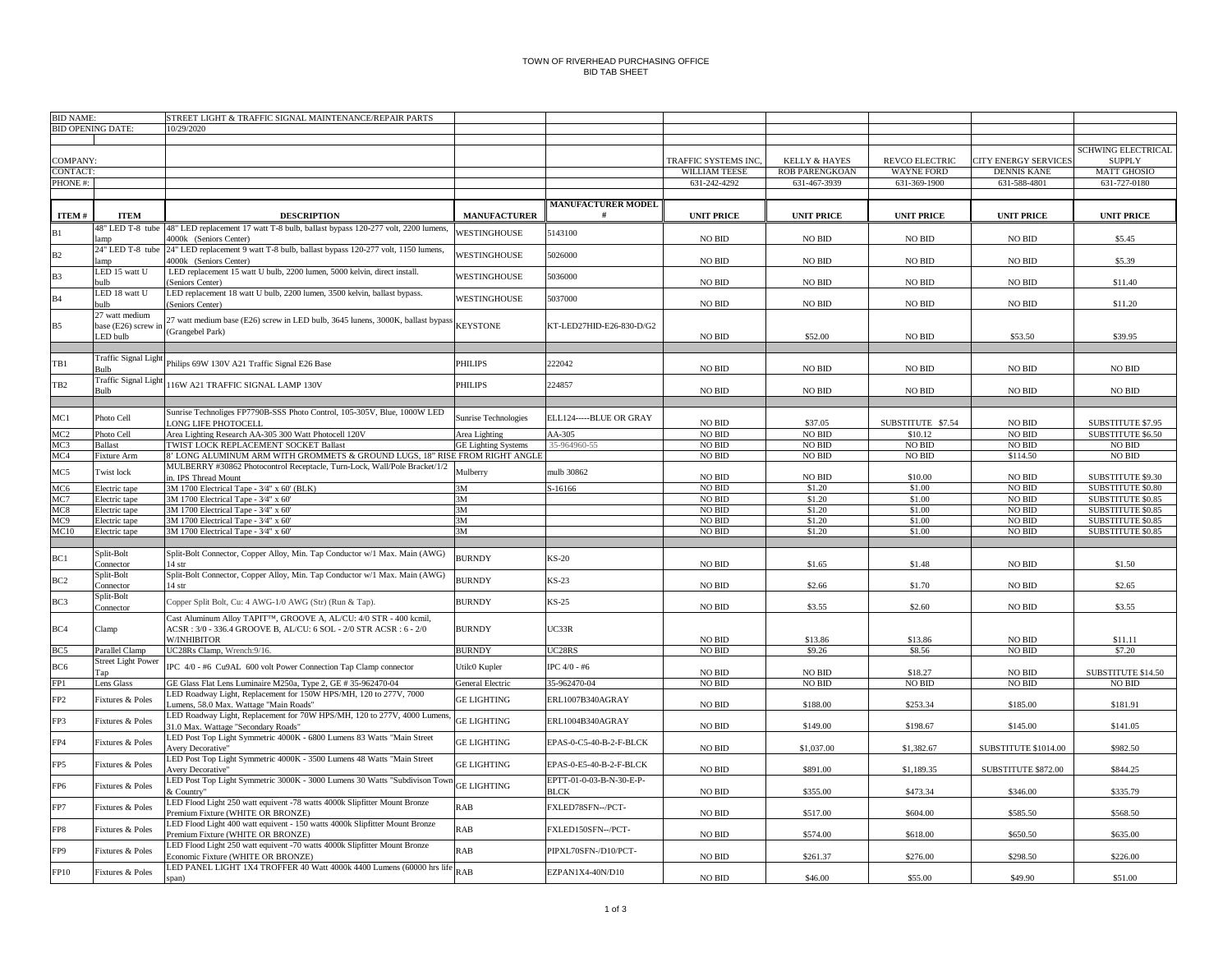## TOWN OF RIVERHEAD PURCHASING OFFICEBID TAB SHEET

| <b>BID NAME:</b><br>STREET LIGHT & TRAFFIC SIGNAL MAINTENANCE/REPAIR PARTS |                                        |                                                                                      |                           |                               |                      |                          |                   |                      |                           |
|----------------------------------------------------------------------------|----------------------------------------|--------------------------------------------------------------------------------------|---------------------------|-------------------------------|----------------------|--------------------------|-------------------|----------------------|---------------------------|
|                                                                            | <b>BID OPENING DATE:</b><br>10/29/2020 |                                                                                      |                           |                               |                      |                          |                   |                      |                           |
|                                                                            |                                        |                                                                                      |                           |                               |                      |                          |                   |                      |                           |
|                                                                            |                                        |                                                                                      |                           |                               |                      |                          |                   |                      | <b>SCHWING ELECTRICAL</b> |
| OMPANY:                                                                    |                                        |                                                                                      |                           |                               | TRAFFIC SYSTEMS INC. | <b>KELLY &amp; HAYES</b> | REVCO ELECTRIC    | CITY ENERGY SERVICES | <b>SUPPLY</b>             |
| ONTACT:                                                                    |                                        |                                                                                      |                           |                               | WILLIAM TEESE        | <b>ROB PARENGKOAN</b>    | <b>WAYNE FORD</b> | <b>DENNIS KANE</b>   | <b>MATT GHOSIO</b>        |
| PHONE #:                                                                   |                                        |                                                                                      |                           |                               | 631-242-4292         | 631-467-3939             | 631-369-1900      | 631-588-4801         | 631-727-0180              |
|                                                                            |                                        |                                                                                      |                           |                               |                      |                          |                   |                      |                           |
|                                                                            |                                        |                                                                                      |                           | <b>MANUFACTURER MODEL</b>     |                      |                          |                   |                      |                           |
| ITEM #                                                                     | <b>ITEM</b>                            | <b>DESCRIPTION</b>                                                                   | <b>MANUFACTURER</b>       | - #                           | <b>UNIT PRICE</b>    | <b>UNIT PRICE</b>        | <b>UNIT PRICE</b> | <b>UNIT PRICE</b>    | <b>UNIT PRICE</b>         |
|                                                                            |                                        | LED PANEL LIGHT 2X2 TROFFER 40 Watt 4000k 4400 Lumens (60000 hrs life                |                           |                               |                      |                          |                   |                      |                           |
| FP11                                                                       | Fixtures & Poles                       |                                                                                      | <b>RAB</b>                | EZPAN2X2-40N/D10              | $\rm NO$ $\rm BID$   | \$40.00                  | \$38.00           | \$43.90              | \$41.50                   |
|                                                                            |                                        | span)<br>LED PANEL LIGHT 2X4 TROFFER 40 Watt 4000k 4400 Lumens (60000 hrs life RAB   |                           |                               |                      |                          |                   |                      |                           |
| FP12                                                                       | Fixtures & Poles                       | nan)                                                                                 |                           | EZPAN2X4-40N/D10              | <b>NO BID</b>        | \$65.00                  | \$65.00           | \$69.50              | \$62.95                   |
| FP13                                                                       | Fixtures & Poles                       | LED Surface Mount 4' Wrap Fixture                                                    | <b>RAB</b>                | GUS4-50NW/D10                 | <b>NO BID</b>        | \$92.00                  | \$86.00           | \$102.50             | \$80.95                   |
|                                                                            |                                        | LED Wall Pack Exterior Fixture 4000K 18 Watts 2500 Lumens (WHITE OR                  |                           |                               |                      |                          |                   |                      |                           |
| FP14                                                                       | Fixtures & Poles                       | <b>BRONZE)</b>                                                                       | <b>RAB</b>                | SLIM18NW                      | $NO$ $\rm BID$       | \$154.00                 | \$182.00          | \$176.50             | \$175.00                  |
| FP15                                                                       | Fixtures & Poles                       | 20' Test Pole Highline (HL-100) Black                                                |                           |                               | $NO$ $\rm BID$       | <b>NO BID</b>            | <b>NO BID</b>     | NO BID               | \$415.00                  |
| FP16                                                                       | Fixtures & Poles                       | RCT4M100YE52BA (Main Street Decorative Poles)                                        |                           |                               | <b>NO BID</b>        | <b>NO BID</b>            | NO BID            | \$1,040.00           | <b>NO BID</b>             |
| FP17                                                                       | Fixtures & Poles                       | <b>Traditional Single Pole Mount Arm</b>                                             | daton/Cooper              | SA6109                        | <b>NO BID</b>        | \$460.00                 | \$538.55          | <b>NO BID</b>        | \$430.00                  |
|                                                                            |                                        |                                                                                      |                           | SA6116                        | $\rm NO$ $\rm BID$   | \$512.00                 | \$598.50          | NO BID               | \$478.95                  |
| FP18                                                                       | Fixtures & Poles                       | Traditional Double Pole Mount Arm                                                    | Eaton/Cooper              |                               |                      |                          |                   |                      |                           |
|                                                                            |                                        | EATON/COOPER Streetworks EPIC LED Light Fixture (Proposed                            |                           | MEM-E03-LED-E-U-5XQ-4-FL      |                      |                          |                   |                      |                           |
| FP19                                                                       | Fixtures & Poles                       | Grangebel/Riverfront Fixtures)                                                       | Eaton/Cooper              | <b>BK-LFC-4 Twistlock</b>     |                      |                          | \$1,498.91        |                      | \$1,187.00                |
|                                                                            |                                        |                                                                                      |                           | Photocontrol Receptacle       | NO BID               | \$1,281.00               |                   | NO BID               |                           |
| FP20                                                                       | Fixtures & Poles                       | EATON/COOPER Modern Bishop Twin Pole Mount Arm (Proposed                             | Eaton/Cooper              | SA6107-BK                     |                      |                          |                   |                      |                           |
|                                                                            |                                        | Grangebel/Riverfront Fixtures)                                                       |                           |                               | <b>NO BID</b>        | \$639.00                 | \$747.46          | NO BID               | \$598.00                  |
| FP21                                                                       | Fixtures & Poles                       | EATON/COOPER Modern Bishop Single Pole Mount Arm (Proposed                           | Eaton/Cooper              | SA6105-BK                     |                      | \$438.00                 |                   |                      | \$409.95                  |
|                                                                            |                                        | Grangebel/Riverfront Fixtures)                                                       |                           |                               | $\rm NO$ $\rm BID$   |                          | \$512.50          | NO BID               |                           |
|                                                                            |                                        |                                                                                      |                           |                               |                      |                          |                   |                      |                           |
| BF1                                                                        | Bollard                                | OceanWalk Architectural Bollard, 100 watt HID Lamp, 277 volt                         | OceanWalk                 | OWK-2-8R42-COG-100-P-6-       |                      |                          |                   |                      |                           |
|                                                                            |                                        |                                                                                      |                           | AB-BK                         | <b>NO BID</b>        | <b>NO BID</b>            | <b>NO BID</b>     | NO BID               | <b>NO BID</b>             |
| FH1                                                                        | Fuse Holder                            | 1-Pole Midget Fuse Holder, AC: 600VAC; DC: 600VDC, 0 to 30 A, Series BAF,            | <b>EATON BUSSMAN</b>      | HEB-AA                        |                      |                          |                   |                      |                           |
|                                                                            |                                        | FNM, FNQ, KLM, KTK                                                                   |                           |                               | NO BID               | \$5.00                   | \$14.00           | NO BID               | \$11.07                   |
| FH <sub>2</sub>                                                            | Fuse (midget)                          | 15A Melamine Midget Fuse with 600VAC voltage rating; KTK Series                      | <b>EATON BUSSMAN</b>      | <b>KTK-15</b>                 | $NO$ $\rm BID$       | \$5.00                   | \$9.00            | <b>NO BID</b>        | \$4.15                    |
| FH <sub>3</sub>                                                            | Fuse (midget)                          | 20A Melamine Midget Fuse with 600VAC voltage rating: KTK Series                      | <b>ATON BUSSMAN</b>       | <b>KTK-20</b>                 | <b>NO BID</b>        | \$5.00                   | \$7.00            | <b>NO BID</b>        | \$4.15                    |
| FH4                                                                        | Fuse (midget)                          | 30A Melamine Midget Fuse with 600VAC voltage rating; KTK Series                      | <b>ATON BUSSMAN</b>       | <b>KTK-30</b>                 | <b>NO BID</b>        | \$5.00                   | \$7.00            | <b>NO BID</b>        | \$4.15                    |
|                                                                            |                                        |                                                                                      |                           |                               |                      |                          |                   |                      |                           |
| LL1                                                                        | Fraffic Signal LED                     | 8" LED TRAFFIC SIGNAL MODULE (GREEN)                                                 |                           |                               |                      |                          |                   |                      |                           |
|                                                                            | ens                                    |                                                                                      |                           |                               | \$42.00              | NO BID                   | <b>NO BID</b>     | NO BID               | $NO$ $\rm BID$            |
| LL2                                                                        | Traffic Signal LED                     | 8" LED TRAFFIC SIGNAL MODULE (YELLOW)                                                |                           |                               |                      |                          |                   |                      |                           |
|                                                                            | ens                                    |                                                                                      |                           |                               | \$42.00              | <b>NO BID</b>            | <b>NO BID</b>     | <b>NO BID</b>        | <b>NO BID</b>             |
| LL3                                                                        | <b>Traffic Signal LED</b>              | 8" LED TRAFFIC SIGNAL MODULE (RED)                                                   |                           |                               |                      |                          |                   |                      |                           |
|                                                                            | ens                                    |                                                                                      |                           |                               | \$42.00              | NO BID                   | <b>NO BID</b>     | <b>NO BID</b>        | NO BID                    |
| LL4                                                                        | Fraffic Signal LED                     | 12" LED TRAFFIC SIGNAL MODULE (GREEN)                                                |                           |                               |                      |                          |                   |                      |                           |
|                                                                            | ens                                    |                                                                                      |                           |                               | \$42.00              | NO BID                   | <b>NO BID</b>     | NO BID               | NO BID                    |
| LL5                                                                        | <b>Traffic Signal LED</b>              | 12" LED TRAFFIC SIGNAL MODULE (YELLOW)                                               |                           |                               |                      |                          |                   |                      |                           |
|                                                                            | ens                                    |                                                                                      |                           |                               | \$42.00              | NO BID                   | <b>NO BID</b>     | NO BID               | <b>NO BID</b>             |
| L6                                                                         | <b>Traffic Signal LED</b>              | 12" LED TRAFFIC SIGNAL MODULE (RED)                                                  |                           |                               |                      |                          |                   |                      |                           |
|                                                                            | ens                                    |                                                                                      |                           |                               | \$42.00              | $\rm NO$ $\rm BID$       | <b>NO BID</b>     | $\rm NO$ $\rm BID$   | $NO$ $\rm BID$            |
| $_{LL8}$                                                                   | <b>Traffic Signal LED</b>              | 12" ARROW (GREEN/AMBER)                                                              |                           |                               |                      |                          |                   |                      |                           |
|                                                                            | ens                                    |                                                                                      |                           |                               | \$110.00             | <b>NO BID</b>            | <b>NO BID</b>     | NO BID               | <b>NO BID</b>             |
| LL9                                                                        | <b>Traffic Signal</b>                  | 3 SECTION BACKPLATES WITH YELLOW REFLECTIVE TAPE                                     |                           |                               |                      |                          |                   |                      |                           |
|                                                                            | <b>Backplates</b>                      |                                                                                      |                           |                               | \$68.75              | <b>NO BID</b>            | <b>NO BID</b>     | <b>NO BID</b>        | <b>NO BID</b>             |
|                                                                            |                                        |                                                                                      |                           |                               |                      |                          |                   |                      |                           |
| TS1                                                                        | ED traffic signal                      | T7SS ENCOM SPREAD SPECTRUM COORDINATION UNIT PULSE S                                 |                           |                               | \$1,475.00           | <b>NO BID</b>            | <b>NO BID</b>     | <b>NO BID</b>        | <b>NO BID</b>             |
| LST2                                                                       | LED traffic signal                     | T7SS ATENEX YAGI ANTENNA W/50 FT. CABLE                                              |                           |                               | \$395.00             | <b>NO BID</b>            | <b>NO BID</b>     | NO BID               | <b>NO BID</b>             |
|                                                                            |                                        | T10CB GEL CORE PEDESTRIAN SIGNALS COUNTDOWN, LED (1)                                 |                           |                               |                      |                          |                   |                      |                           |
| ST3                                                                        | LED traffic signal                     | <b>W/HARDWARE</b>                                                                    |                           |                               | \$370.00             | <b>NO BID</b>            | <b>NO BID</b>     | <b>NO BID</b>        | <b>NO BID</b>             |
| ST <sub>4</sub>                                                            | LED traffic signal                     | T12LED GEL CORE -12" BALL LED TRAFFIC SIGNAL SECTIONS (1)                            |                           |                               | \$80.00              | NO BID                   | <b>NO BID</b>     | NO BID               | NO BID                    |
| ST5                                                                        | LED traffic signal                     | T16 Econolite 2070 ATC W/EUS FIRMWEAR                                                | Econolite                 |                               | \$3,205.00           | <b>NO BID</b>            | <b>NO BID</b>     | NO BID               | <b>NO BID</b>             |
|                                                                            |                                        |                                                                                      |                           |                               |                      |                          |                   |                      |                           |
| ST6                                                                        | ED traffic signal                      | The Model 200 solid state Switch Pack is compatible with Type 170 cabinets. 10 A PDC |                           | Model 200 (or model SSS-86-3) | \$28.00              | <b>NO BID</b>            | <b>NO BID</b>     | <b>NO BID</b>        | NO BID                    |
|                                                                            |                                        |                                                                                      |                           |                               |                      |                          |                   |                      |                           |
| LST7                                                                       | LED traffic signal                     | The model 204 solid state Flasher is compatible with Type 170 cabinets. 15 A         | <b>PDC</b>                | Model 204 (or model SSF 86)   | \$25.00              | NO BID                   | <b>NO BID</b>     | <b>NO BID</b>        | NO BID                    |
| ST8                                                                        | LED traffic signal                     | EDI Model 2010 ECLIP IP RMS Signal Monitor                                           | <b>EDI</b>                | Model 210 ECL                 | \$721.25             | NO BID                   | <b>NO BID</b>     | <b>NO BID</b>        | NO BID                    |
| ST9                                                                        | LED traffic signal                     | EDI Model LMD222 Inductive Loop Detector                                             | EDI                       | LMD222                        | \$85.75              | NO BID                   | <b>NO BID</b>     | NO BID               | $NO$ $\rm BID$            |
|                                                                            |                                        |                                                                                      | <b>GDI</b> communications |                               |                      |                          |                   |                      |                           |
| ST10                                                                       | LED traffic signal                     | GDI Model DIM242 Dual DC Isolator                                                    | LLC                       | DIM242                        | \$60.00              | <b>NO BID</b>            | <b>NO BID</b>     | <b>NO BID</b>        | <b>NO BID</b>             |
| ST11                                                                       | ED traffic signal                      | T16 GDI 4965A DATA TO FSK MODEM 9600 BAUD                                            |                           |                               | \$601.75             | <b>NO BID</b>            | <b>NO BID</b>     | <b>NO BID</b>        | <b>NO BID</b>             |
| ST12                                                                       | LED traffic signal                     | T19 GTT (1)-OPTCOM GPS PREEMPTION CARD                                               |                           |                               | \$3,212.00           | <b>NO BID</b>            | <b>NO BID</b>     | NO BID               | <b>NO BID</b>             |
| LST13                                                                      |                                        | LED traffic signal T19 GTT (1)-OPTCOM GPS PREEMPTION SENSOR                          |                           |                               | \$3,275.00           | NO BID                   | <b>NO BID</b>     | NO BID               | <b>NO BID</b>             |
|                                                                            |                                        |                                                                                      |                           |                               |                      |                          |                   |                      |                           |